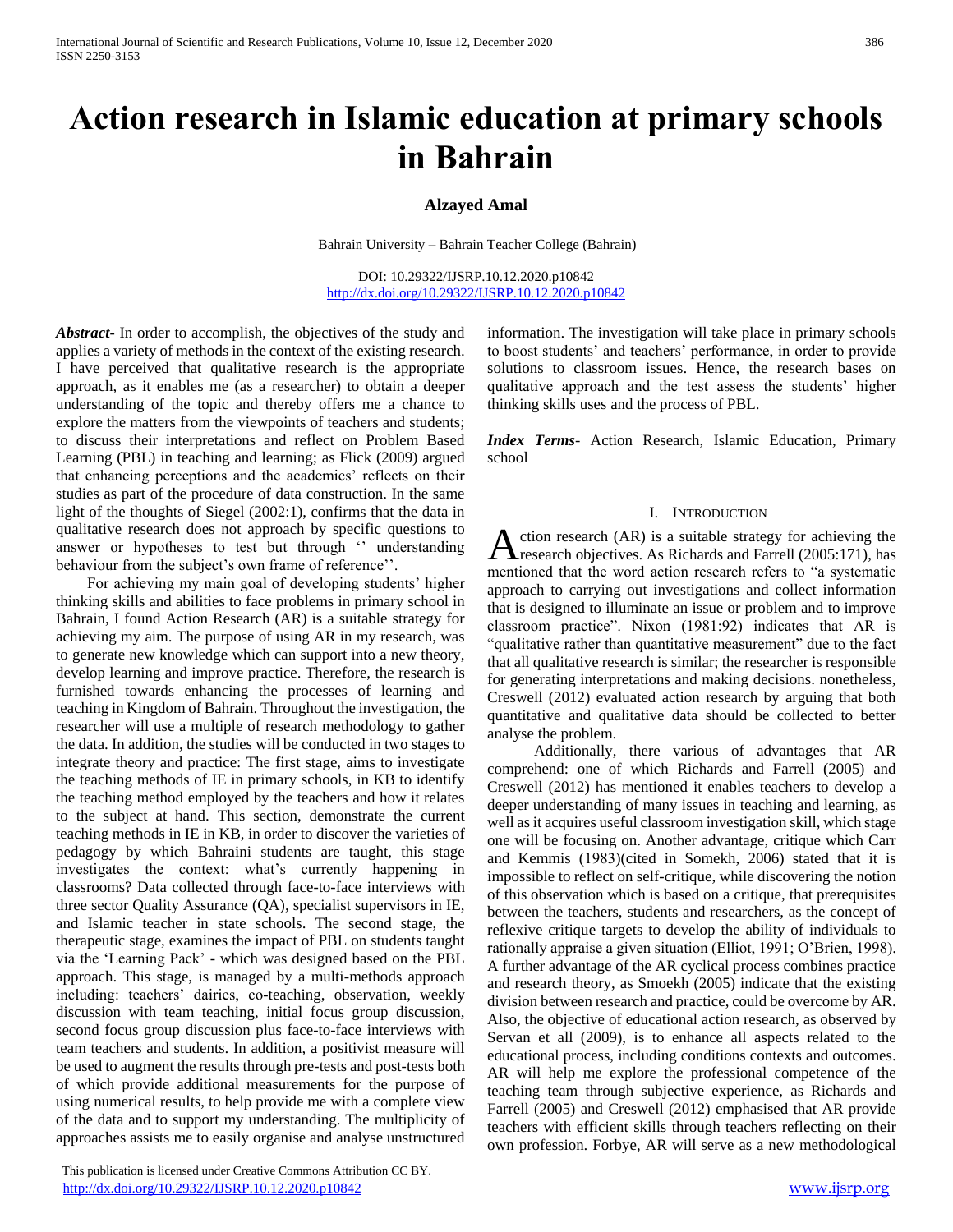approach in KB. Ram Punia (2004), confirms that action research is not applied on a regular basis in developing nations. Organisations such as the United Nations have started to promote the production and use of local practical knowledge, which can be achieved based on action research methodology.

## II. THE STAGES PROCEDURE

 The stages created accordingly to the object of the actionreflection cycle, that been designed by Whitehead and Mcniff (2012) presents two stages. Under stage one, there are two methods of observation and reflection. And under stage two, there are three stages Act, Evaluate and Modify. Those staged were organise according to the following of the study- see figure ( 1)



**Figure 1: action –research cycle**

 As Richards and Farrell commented: "Data collected before the action research enables one to examine the issue or problem in depth in order to arrive at a way of addressing the problem. Data collected after the intervention will enable the teacher to decide if the action taken solved the problem" (2005: 180).Consequently, the first stage contemplates the current teaching methods in IE in KB in order to discover the varieties of pedagogy by which Bahraini students are taught. This stage investigates the context: what's currently happening in classrooms? Data is collected through face-to-face interviews with three sector Quality Assurance (QA), specialist supervisors in IE and Islamic teacher in state schools. The second stage, the therapeutic stage, investigates and evaluates the impact of PBL on students taught via the 'Learning Pack', which was designed based on the PBL approach. This stage is managed using multi-methods approach including teachers' dairies, co-teaching, observation, weekly discussion with team teaching, initial focus group discussion and second focus group discuss students. In addition, a rationalised measure will be used to enhance the results through pre-tests and post-tests, both of them provide additional measurements for the resolution of using numerical results, to provide with a complete view of the data. The multiplicity of approaches succours me to easily organise and analyse unstructured information.

(As it is shown from the image above I intend to return to work in education after completing my research to obtain in-depth understanding of the same or similar situation).

 This publication is licensed under Creative Commons Attribution CC BY. <http://dx.doi.org/10.29322/IJSRP.10.12.2020.p10842> [www.ijsrp.org](http://ijsrp.org/)

## III. SAMPLE

 The current observation utilises a case-study; the research will be applied in primary schools, for girls and boys with a size sample at approximately 60 students in two classrooms with two teachers, AR can be carried out with a limited number of participants, even a single student (Fisher, 2012). The research focuses on a boy's school and on a girl's school; I will be involved in the research as a participant and an observer monitoring the students, as well as the research process. Moreover, the underlying premise of an action project is that the research has a chance to gain Information in-depth. One of the potential drawbacks of the current study is it as the research is locked into a specific time, location and a unique set of circumstances. It's proper to acknowledge that findings from action research cannot be generalised, however, the validity is to examine a situation in greater detail, reaching the root of the issue, and thus enabling comparisons with other similar situations (Winter 2006; Fisher 2012).

## IV. DATA COLLECTION INSTRUMENTS

 Throughout the observation, the researcher will use a multiple of investigation methods to gather the data. The study will be conducted in two stages to integrate theory and practice.

# **4.1 First Stage**

 The first stage aims to investigate the teaching methods of IE in primary schools in KB to identify the teaching method employed by the teachers and how it relates to the subject at hand. How can it be changed to enhance the learning process? What proof is there that the teaching method is filled with errors? Is the issue actually worthy of examination? - My intuition is that current teaching methods are not promoting high order thinking skills. It is worth noting here that my opinion about current educational methods is not arbitrary, but founded on my considerable experience as an educational professional.

 This first stage of the research sets out to substantiate this hunch. Interviews will be conducted to collect data from the three sectors mentioned above. Three members from QA, eight from 'Specialist supervisors' and four Islamic teachers. The collection of data will help the researcher to evaluate whether these teaching methods are sufficient to develop critical thinking and problemsolving. The discovery will able to assist in explaining current teaching methods in IE in primary schools in Bahrain. Furthermore, Face-to-face interviews will be conducted to discuss the topic in depth. According to Hennink et al. (2011), the manner of gathering data 'one-to-one' involves an investigator and a candidate discussing the matter in depth. In addition, the study will include semi-structured interviews, which are "introduced by an open question and ended by a confrontational question and the relations formulated in these questions serve the purpose of making the interviewee's implicit knowledge more explicit" (Flick, 2009:156-157). The interviews will be conducted in a triangular direction; The motive for selecting these three sectors includes the fact that QA is a separate authority from the MoE, which is intended to improve the quality of learning. Besides, specialist supervisors in IE supervise schools regularly and have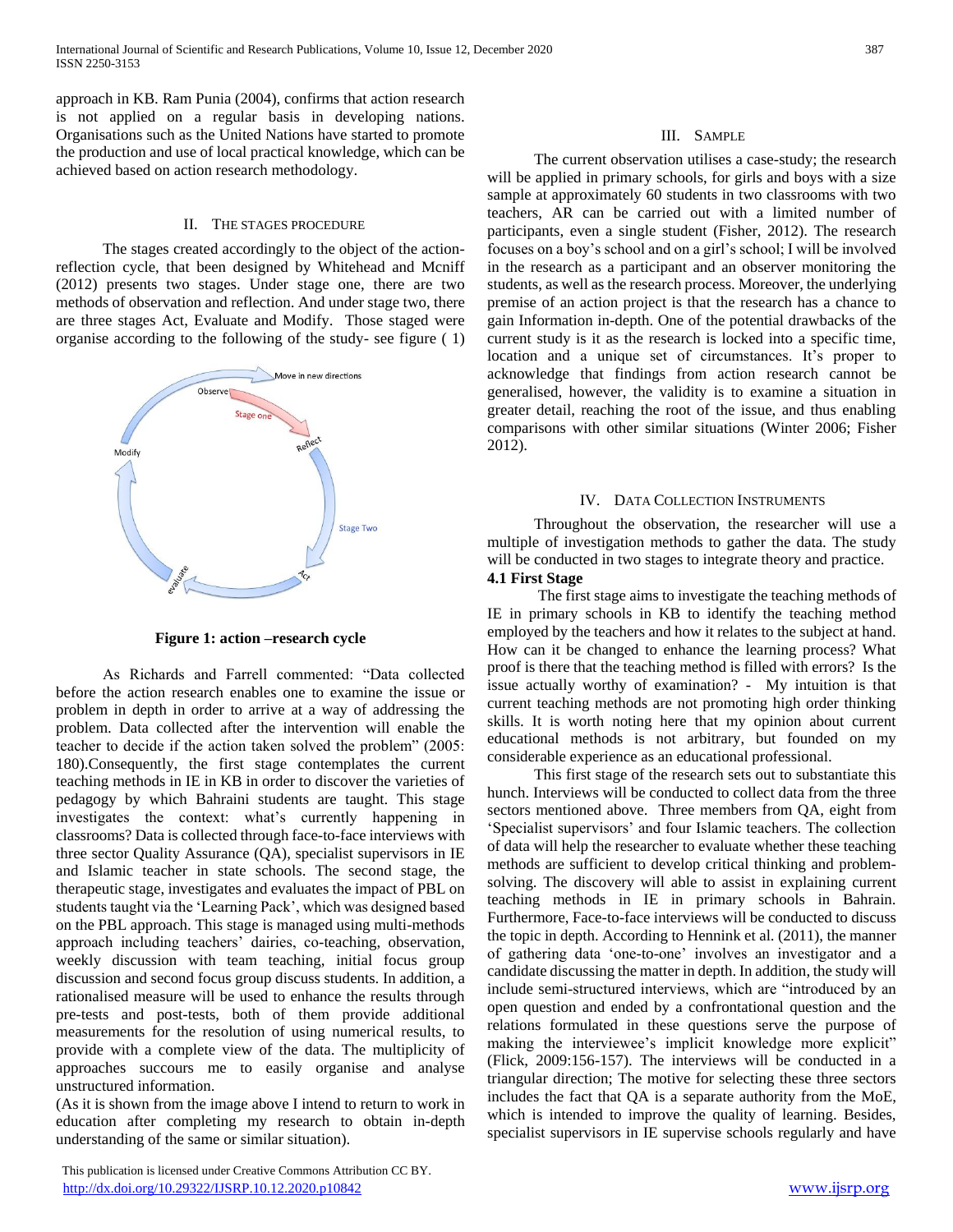long experience in assessing the learning process. What's more, Islamic teachers have outstanding knowledge and information about this subject. The compilation of data from this triangular direction will lead to validity in this detection. Considerably, in terms of the ethical issues of this method, the researcher has to obtain permission and informed consent from the three sectors. The study will commit to the confidentiality of the interviews and the identities of the schools and teachers will remain anonymous.

## **4.2 Second stage**

 In order to collect data to address the problem, the second stage will be managed using a multi-method approach. The 'Learning Pack' which will be run in stage two is devised as an intervention to address the problem. The purpose of the present study is to create a 'Learning Pack' based on PBL that will help students to develop a number of competencies, such as the ability to solve problems and development of higher thinking skills. As emphasised by Elliott (1991), Denscombe (2010) and Winter (2006a), researchers must exhibit the need for change to analyse and to assess a situation in order to enhance the learning process. The devised Learning Pack will take the form of an issue, which will be faced by the student - in which the problem serves as the stimulus for learning. Students will then use their problem-solving skills to find the legal provision independently without intervention from teachers according to the available evidence of the holy texts or with reference to a legitimate source if the information is not available in the Holy Quran and Sunnah.

A couple of limitation faces the new approach, which means that it's still uncertain what impact problem-based learning (PBL) will have on teachers and students alike. Nevertheless, the observation of Smith and Harland (2009) have revealed that teachers had positive attitudes towards PBL. Other limitations as a number of authors (Bernstein et al. 1995; Smith and Harland 2009; Creswell 2012; Winter 2006) have stated that it is highly important to carefully establish the considerations of the working relationship in order to allay the worries that individuals might have regarding a perceived absence of structure. However, prior to the implementation of the 'Learning Pack', the participant teachers requested the chance to evaluate it, thus becoming active arbitrators in the research. In the second stage, the preliminary outline of the research methodology included a number of methods.

## **4.2.1 Co-teaching**

 AR approach basic on the concept of collaborative, this cooperation between the researcher and the two teachers, I will take the role of professional experiences and part insider in order to make better sense of the topic, acquire a deeper, wider view and obtain a comprehensive collection of evidence. As a competent theorist and practitioner-researcher, this approach can provide me with insight, while the role of participant teachers is to provide an insider perspective; the great significance of collaboration is the fact that it has the ability to attract other participants to actively engage in the research process (Richards and Farrell, 2005). Along the same lines of thought, Smoekh (2008) argued that the teachers selected to take part in research studies, not only contribute greatly to their academic institutions, but have possessed extensive knowledge and skills. Another core reason for using co–teaching in this study is the need to prevent the status of the individuals who

 This publication is licensed under Creative Commons Attribution CC BY. <http://dx.doi.org/10.29322/IJSRP.10.12.2020.p10842> [www.ijsrp.org](http://ijsrp.org/)

puts forth an idea from having a negative influence on the validity of that idea (O'Brien, 1998). A number of promoters of action projects advocate careful negotiation achieve this situation and the collaboration will be employed equally between the team workers. In accordance with Creswell's suggestion (2012), the teachers were all on an equal footing in the action research process, despite various power issues between the practitioners. For that reason, a theoretical researcher myself and a part insider I will support teachers with essential knowledge, in the form of a training course, in which could enhance the professional growth of the teachers, Somekh (2005) and Somekh et al. (2008) confirms that outside researchers who have an understanding of the professional context are boosted by other practitioners (teachers). Thereby, the training course will be run for two hours over five days. Likewise, the participant teachers are willing to cooperate with the researcher in teaching the new design and have undertaken a training course to assist them, in dealing smoothly with the procedure of solving problems, since they believe that change and creativity are required in this era. On the other hand, the teachers have an indepth comprehension of their work and surroundings; thus, being better informed about their actions, practitioners can expand the knowledge base related to their profession (Somekh, 2006; Somekh et al., 2008). Other boundaries coincided with coteaching, as revealed by Fisher (2012), is that many teachers find it difficult to combine research with professional practice, as this adds a considerable weight to their workload. Nevertheless, the objective of this study is to provide teachers with the opportunity to develop and consolidate their competences, as well as to implement diverse research methods on any given subject in their field of expertise. Besides, the study enables teachers to outline their own teaching methods by emulating the projects and applying them in different contexts (Richards and Farrell 2005). Being a new face in the classroom will affect teachers and students; however, to minimise my impact in the classroom. I will be alert the teachers and students that I will not collect data to examine, then I will be there to impartially, as far as possible, observe what happens.

## **4.2.2 Observation**

 Another method that will be manoeuvred to collect data for this observation, as the focus is on the impact of PBL on students. This observation will be enacted by the practitioners (the researcher and teachers interchangeably), the focus of the observation will be on the role of the facilitator, the role of the student groups and learners and how processes of PBL are run. The team also perceive the mutual interactions and reactions in small groups and their participation in the whole-class discussion. The grouping of students will be based on the result of pre-tests and teachers' comments; teachers make use of their own perceptual patterns that they have developed over time to appraise the actions of the students (Nias 2006). To gather data directly from the observer's position, the observer will be located close to the groups to monitor the students. Data triangulation is able to offer a different perspective on the matter, as each individual has different nurture and life experiences (Nias 2006). Furthermore, data triangulation affords new insights into the matter, as it emphasises the incongruities between different perspectives, as well as within a single perspective. As noted by Grandau (2005), this endows action exploration with depth and expansiveness.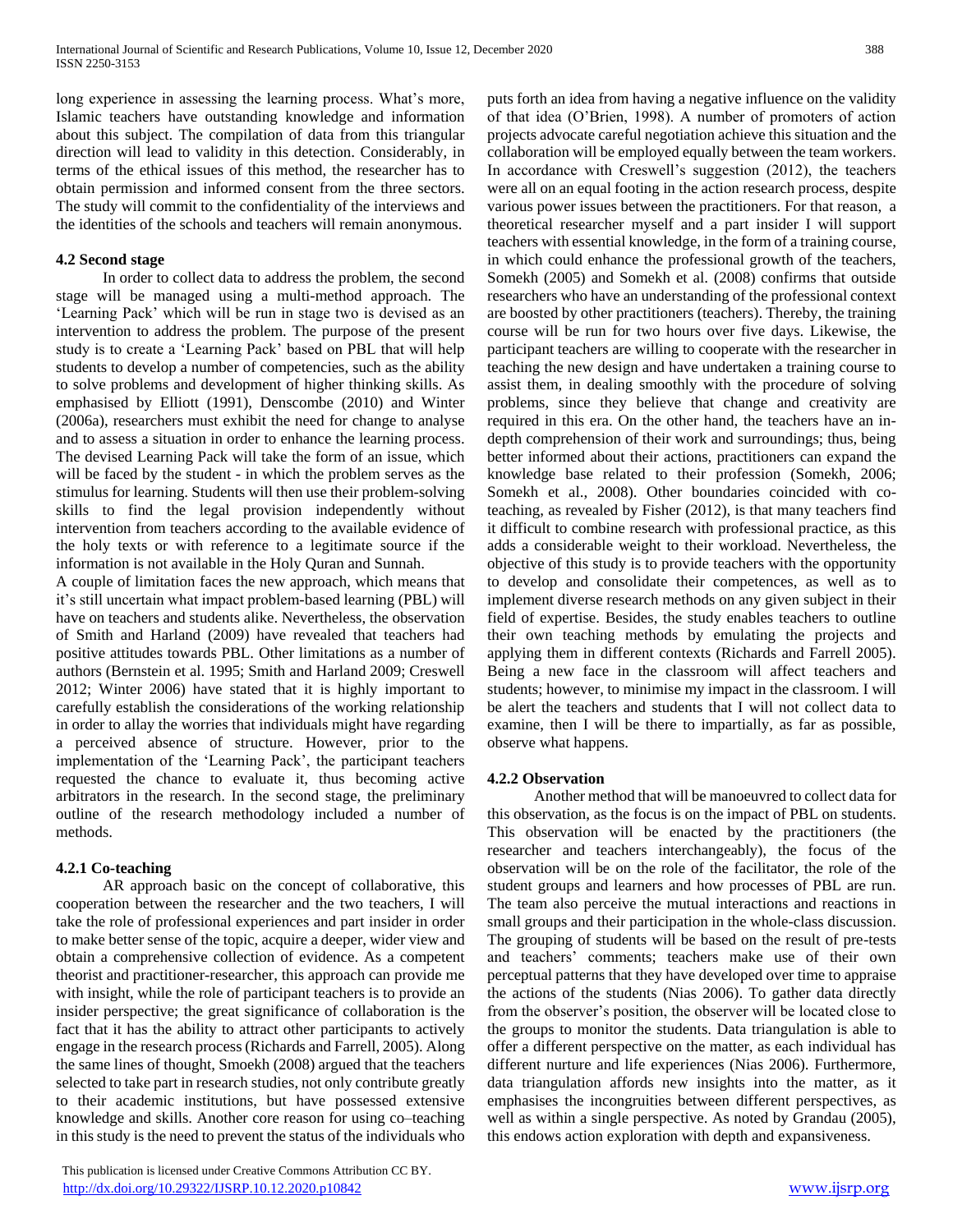## **4.2.3 Weekly discussion with cooperating teachers**

 Weekly discussion with two teachers in order to generate an in-depth practical apprehension of problems and to enable the creation of practical solutions to these issues, this technique will develop my cognisance of the difficult situations in practice and will promote forward thinking as well as effective changes in practice (Smoekh, 2006; Creswell, 2012). In particular, the purpose of the weekly discussions is to structure the workflow and to determine and remedy any existing weak points in the learning process. Moreover, the verbal interim reports presented during the discussion meetings were intended to stimulate the participants to actively engage in the research process (Smoekh 2006), as they were formulated not as final results but as a basis for continuing discussions (O'Brien ,1998).

## **4.2.6 Face to face interviews with teachers and students**

 In order to obtain a wide and profound interpretation. Faceto-face interviews will be employed with the two teachers and the students. The student sample will be selected depending on the results of the tests, for example, I will select the learner whose result has changed considerably and the student whose outcome is unchanged to investigate the impact of the approach. Semistructured interviews will help me understand other individuals' views. This process will be active after the test to assess teaching and learning using the PPL approach, to compare it with other teaching methods, and to detect its effect on the students. For instance: if there were any changes in students' behaviour and learning throughout the period? When did the changes occur? Was the effect negative or positive? Ultimately, drawing on the researcher's initial plan of the research process could lead to changes through implementation, (as I mention earlier) flexibility is inevitable in action research because we are working in live conditions, not controlled laboratory conditions, the techniques mentioned above may need to be conducted more than once; the researcher needs to take a subtle approach to obtain specific data. Taking into consideration, the mood of teachers and students may change due to work and study pressures.

 Finally, after the evaluation of the impact of the PBL approach through the analysis of methods mentioned above, the purpose of the action project is to progress the findings through a sequence of periods in rotation between data-gathering and analysis (Winter, 2006a). From the results of the tests: is it possible to observe any changes? What is the extent of these changes? This provides the study with numerical results.

## V. DATA ANALYSIS

 After the required information was gathered, analysing became the decisive phase. I will go through the research and the associated literature to guide the data analysis. A researcher diary will be maintained during the research to record all procedures and describe the atmosphere. The interviews in stage one will be recorded to ensure that no data are omitted. The analysis will be conducted using NVivo software to produce qualitative data. The programme will help the researcher to draw links, comparisons and sound conclusions from the data. The inductive method will be employed for the analysis of the data in the second stage. This method enables certain themes to be outlined through the

 This publication is licensed under Creative Commons Attribution CC BY. <http://dx.doi.org/10.29322/IJSRP.10.12.2020.p10842> [www.ijsrp.org](http://ijsrp.org/)

systematic reading of the entire body of data (Thomas, 2006, cited in Smith and Harland, 2009). Despite the fact that the number of 'concepts' may be significant, the limited number of scripts meant that the majority of ideas would not occur frequently. The inductive method is capable of de-constructing the scripts, generating an ordinary general interpretation (Winter, 2006b). The organisation of data by one set of data was then used to organise other data, the process consisting of alternating stages of data collection and examination (Winter, 2000b). Thus, the methodology requires repeated readings and intuition, with certain themes emerging from this process. As a result, a crucial structure of ideas will be generated based on the number of times they are recorded. In this way, more accurate and reliable results will be obtained. An action research report displays information about events organised in chronological order over a period of time (Winter, 2006a). The use of multi-methods and the continuing evaluation process in the current study will enhance the validity of this study; action research involves a constant process of accumulating and analysing data, generating interpretations, making decisions and assessments (Altrichter and Poach, 1989, cited in Somekh, 2006). As indicated by Somekh et al. (2008), hypotheses are substantiated directly through practice; they are not tested separately and then implemented in practice. The accumulated data will be employed in support of the formulated hypotheses. In addition, by applying the 'Learning Pack' in two different samples (two classrooms) from the population, comparisons with other similar cases will be carried out to enhance the validity and reliability of the proposed hypotheses even more. Another part of analysis quantities' data seems possible and useful. Consequently, a T-Test will be run to obtain these data. In general, this measures significances between the average groups before and after the application of the new approach and then measure each category of higher thinking skills and problemsolving skills. In time the researcher drew up an initial plan of the process of the examination which could be changed through implementation depending on the changing situations. Furthermore, the plans and methodology of AR are flexible and can be adjusted as the process of action research unfolds (Cohen 2010; Somekh and Lewin 2005), due to the fact that the actions of people are deeply embedded in everyday habits, created through time and are influenced by individual perceptions and beliefs (Somekh, 2006). O'Brien (1998) labels this principle 'Risk', arguing that this openness of interpretations and exchange of ideas may have a negative effect, but he argues that whatever the findings 'learning will take place' (P: 1). Eventually, the interpretations and findings from the second stage contribute to the evaluation of the first stage in terms of the effectiveness of the PBL approach, how it might enhance the learning process and how far it could mature the thinking skills of students.

## VI. ETHICS

 Ethics is an important part of the study, in which the researcher has considered the matter. Anonymity, maintaining confidentiality plus protecting identities will be considered and applied throughout the research. Moreover, the study obtained permission from the authorities to conduct the research, including the observation, interviews and apply the new 'Learning Pack',